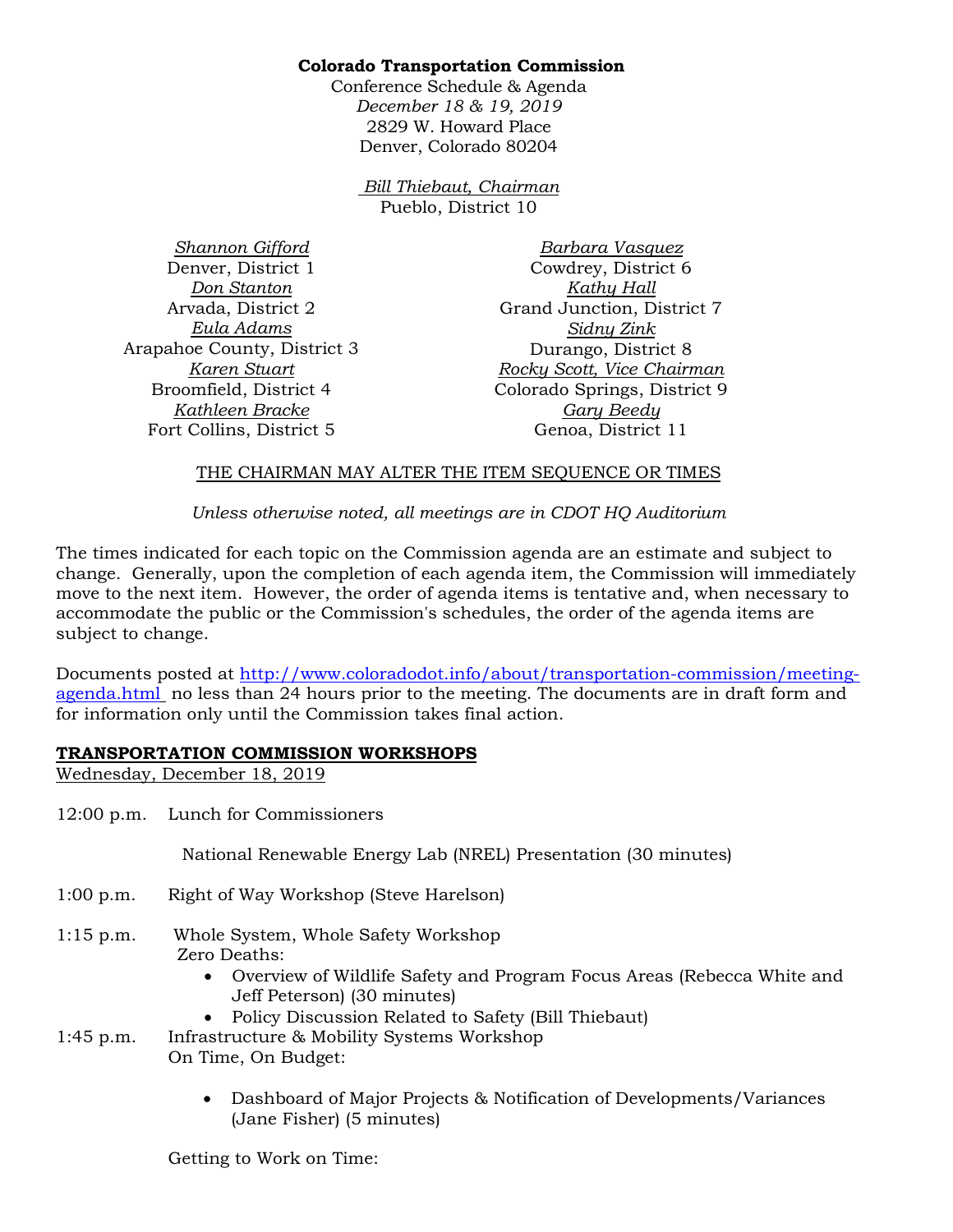• Outrider Expansion Preview (David Krutsinger) (15 minutes)

State-of-the-Art Mobility:

- Mobility Systems Committee (Rocky Scott) (45 minutes)
- Policy Discussion related to Infrastructure & Mobility Systems (Bill Thiebaut)

2:50 p.m. Funding, Finance & Budget Workshop

- Fresh, Sustainable and Equitable Funding:
	- No presentation

Prudent Investments:

• No presentation

Streamline Budget:

- FY 20 Budget Workshop/Supplements/Amendments (Jeff Sudmeier) (15 minutes)
- 3:10 p.m. Other Workshop Items

Statutes, Rules, PDs and Audits:

- FASTER Safety PD updates (Charles Myers) (15 minutes)
- IGA Process (Steve Harelson. Marci Gray) (15 minutes)
- 3:40 p.m. Small Business Diversity Committee (Greg Diehl) (45 minutes)

# 4:25 p.m. Statewide Plan Committee (Rebecca White) (60 minutes)

- Overview: building the plan
- RPP and FASTER Safety Formula Discussions
- Moving forward and STAC input on fiscal constraints
- State and Federal SWP Requirements
- 5:25 p.m. Adjournment

## **TRANSPORTATION COMMISSION MEETING**

- Thursday, December 19, 2019 8:00 a.m. Commissioner's Breakfast
- 9:30 a.m. 1. Call to Order, Roll Call
- 9:35 s.m. 2. Open FY '20-'23 Statewide Transportation Improvement Program (STIP) Public Comment Period (Rebecca White)
- 9:40 a.m. 3. Audience Participation; Subject Limit: 10 minutes; Time Limit: 3 minutes
- 9:50 a.m. 4. Comments of Individual Commissioners
- 10:00 a.m. 5. Executive Director's Report (Shoshana Lew)
- 10:05 a.m. 6. Chief Engineer's Report (Steve Harelson)
- 10:10 a.m. 7. HPTE Director's Report (Nick Farber)
- 10:15 a.m. 8. FHWA Division Administrator Report (John Cater)
- 10:20 a.m. 9. STAC Report (Vincent Rogalski)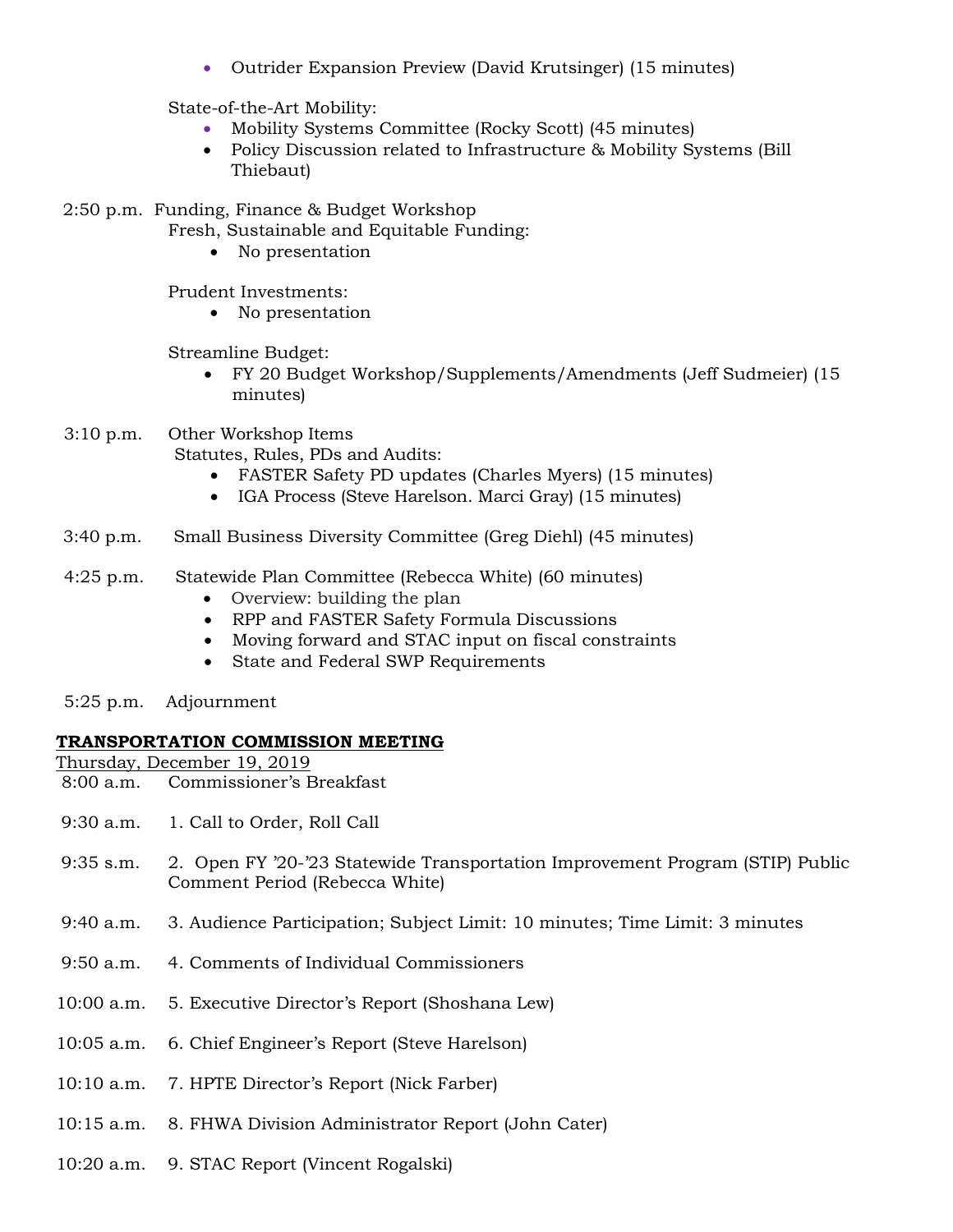- 10:25 a.m. 10. Act on Consent Agenda
	- a) Temporary Resolution #1: to Approve the Regular Meeting Minutes of November 21, 2019 (Herman Stockinger)
	- b) Temporary Resolution #2: Segment 3 Intra-agency Agreement (Nick Farber)
	- c) Temporary Resolution #3: SB 37 Rail Abandonment and Right of Way Preservation 2019 Report (David Krutsinger)
	- d) Temporary Resolution #4: SB 267 Transit Project List (David Krutsinger)
	- e) Temporary Resolution #5: R1 Disposal/Exchange I-76 Drainage Easement Land Exchange (Paul Jesaitis)
- 10:30 a.m. 11. Discuss and Act on Temporary Resolution #6, ROW Condemnation Authorization Requests (Steve Harelson)
- 10:35 a.m. 12. Discuss and Act on Temporary Resolution #7, Innovative Grant Match (Sophie Schulman)
- 10:40 a.m. 13. Discuss and Act on Temporary Resolution  $#8$ ,  $6<sup>th</sup>$  Budget Supplement of FY 2020 (Jeff Sudmeier)
- 10:45a.m. 14. Discuss and Act on Temporary Resolution  $#9$ ,  $5<sup>th</sup>$  Budget Amendment of FY 2020 (Jeff Sudmeier)
- 10:50 a.m. 15. Discuss and Act on Temporary Resolution #10, Bi-Annual SIB Rate Analysis (Jeff Sudmeier)
- 10:55 a.m. 16. Close FY '20-'23 STIP Public Comment Period, Last Call for Public Comment (Chair Thiebaut)
- 11:00 a.m. 17. Discuss and ACT on Temporary Resolution #11, Adoption of the FY '20-'23 STIP (Rebecca White)
- 11:05 a.m. 18. Recognitions
- 11:55 a.m. 19. Other Matters
- 11:00 a.m. 20. Adjournment

The Bridge Enterprise Board of Directors meeting will begin immediately following the adjournment of the Transportation Commission Meeting. Est. Start Time: 11:00 a.m.

#### **BRIDGE ENTERPRISE BOARD OF DIRECTORS MEETING**

Thursday, December 19, 2019

- 11:00 a.m. 1. Call to Order and Roll Call
	- 2. Audience Participation
		- Subject Limit: 10 minutes; Time Limit: 3 minutes
	- 3. Act on Consent Agenda
		- Temporary Resolution #BE1, to Approve the Regular Meeting Minutes of November 21, 2019 (Herman Stockinger)